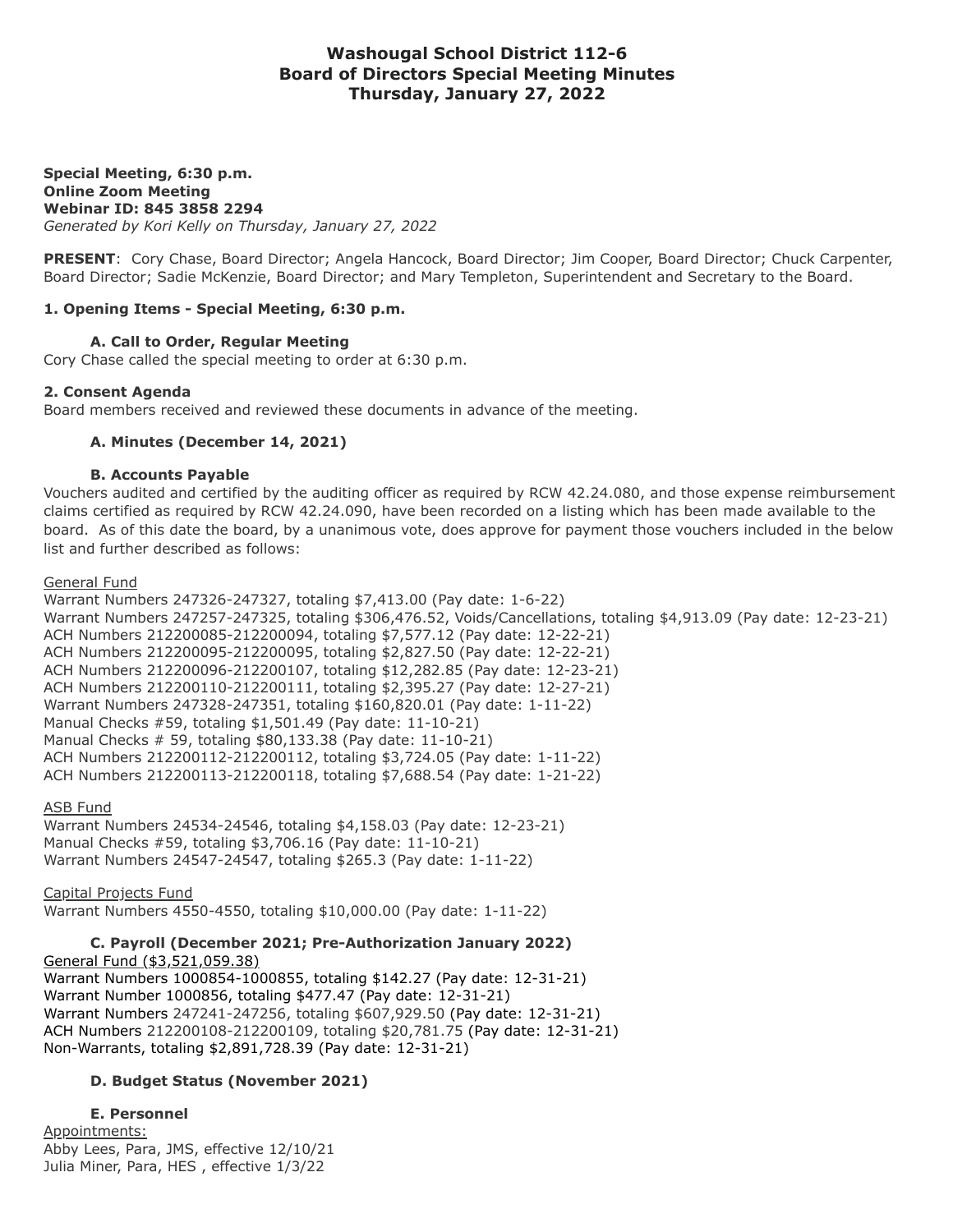Jenny McCullough (Burns), Para, GES, effective 1/5/22 Breanna Jimenez, Para, JMS, effective 1/24/22 Darlene Lamb, Para, WHS, effective 1/19/22 Rana Newman, Cook/Cashier, WHS, effective 1/18/22 Gary Fowler, Cook/Cashier, WHS, effective 1/18/22 Leo Kurkoski, Bus Driver, BB, effective 1/10/22 Beau Sawyer, Asst Boys Basketball, JMS, effective 1/3/22 Anthony Barrett, Asst Boys Basketball, JMS, effective 1/3/22 Clifford Knotts, Boys Basketball & Equip, CCMS, effective 1/3/22 Erick Johnson, Asst Boys Basketball, CCMS, effective 1/3/22 Zachary Hoffman, Asst Boys Basketball, CCMS, effective 1/3/22 Kurt Wilkinson, Asst Boys Basketball, JMS, effective 1/3/22 Kelli Dizmang, Teacher, JMS, effective 1/5/22 - 6/15/22. One-year-only, leave replacement, started as substitute. Ross Merritt, Bus Driver, BB, effective 1/20/22 Facundo Picho, Bus Driver, BB, effective 1/20/22

#### Resignations:

Sharity Perry, Kitchen Assistant, WHS, effective 12/16/21 Stanelle Perry, Cook/Cashier, WHS, effective 12/16/21 Tyler Knotts, Football Coach, WHS, effective 1/3/22 Allison Sandoval, Track Coach, CCMS, effective 1/4/22 Shaysie Kuntz, Para, WHS, effective 1/21/22 Cali Newby, Para, CRGE, effective 1/7/22

#### Retirements:

Patricia Casteel, Bus Driver, BB, effective 1/7/22

#### Leaves of Absence:

Jennifer Campen, Library Asst I, GES, effective 1/5/22-1/28/22 Caitlin Snowden, Occupational Therapist, HES/WHS, effective 2/7/22 - 4/28/22 Michelle Rindt, Teacher, CRGE, effective 12/1/21 - 1/7/22 Mike Lawson, Teacher, CCMS, effective 12/1/21 -2/4/2022, may be extended. Suzi Thelen, Teacher, HES, effective 1/5 - 1/14/22 Sydney Croucher, Teacher, HES, effective 1/5 - 1/14/22 Norman, Teacher, JMS, effective 1/6-1/18/22 Ashley Lingo, Teacher, CRGE, effective 1/5 - 1/13/22 Kristina Garduque, Teacher, JMS, effective 1/5-1/14/22 Kristin Beauchamp, Teacher, WHS, effective 5/2/22 - 6/15/22 Cindy Dole, Kitchen Assistant, GES, effective 1/5/22-1/31/22 Julie Moody, Bus Driver, BB, effective 1/5/22-1/18/22 Kim Daniels, Teacher, CHS, effective 1/10-1/20/22 Brent Mansell, Teacher, WHS, effective 1/10-1/19/22 Kristi Strickland, Para, WHS, effective 1/5/22-1/11/22 Camille Lowe, Para, CRGE, effective 1/5/22-1/12/22 Amanda Trolinger, Cook/Cashier, WHS, effective 1/5/22-1/14/22 Greg Tuholski, Night Custodian, HES, effective 1/5/22-1/18/22 Merlinda Warren, Bus Driver, BB, effective 1/10/22-1/18/22 Brenda Brock, Dispatcher, BB, effective 1/10/22-1/24/22 Dana Morris, Bus Driver, BB, effective 11/12/21-1/19/22 Pamala Spangenberg, Cook/Cashier, WHS, effective 1/7/22-1/18/22 Erick Johnson, Para, CCMS, effective 1/12/22-1/24/22 Marianne Harte, Health Room Assistant, CHS, 1 effective /13/22-1/24/22 Frances Cardon, N. Custodian, CCMS, effective 1/11/22-1/24/22 Beau Sawyer, Teacher, JMS, effective 1/13-1/21/22 Rebecca Nordstrom, Teacher, CCMS, effective 1/10-1/19/22 Alden Clark, Associate Principal, CCMS/CHS, effective 1/13-1/21/22 Carley Trumbower, Teacher, JMS, effective 1/7-1/14/22 Nichol Yung, Teacher, CHS, effective 1/18-1/25/22 Robyn Riat, Teacher, GES, effective 1/13 - 4/1/22

### **F. Contracts**

### **G. Donations**

Clark County Waste Connections, \$1500.00, to support the purchase of milk dispensers, glassware and/or glassware storage equipment for the WSD Culinary Services Department.